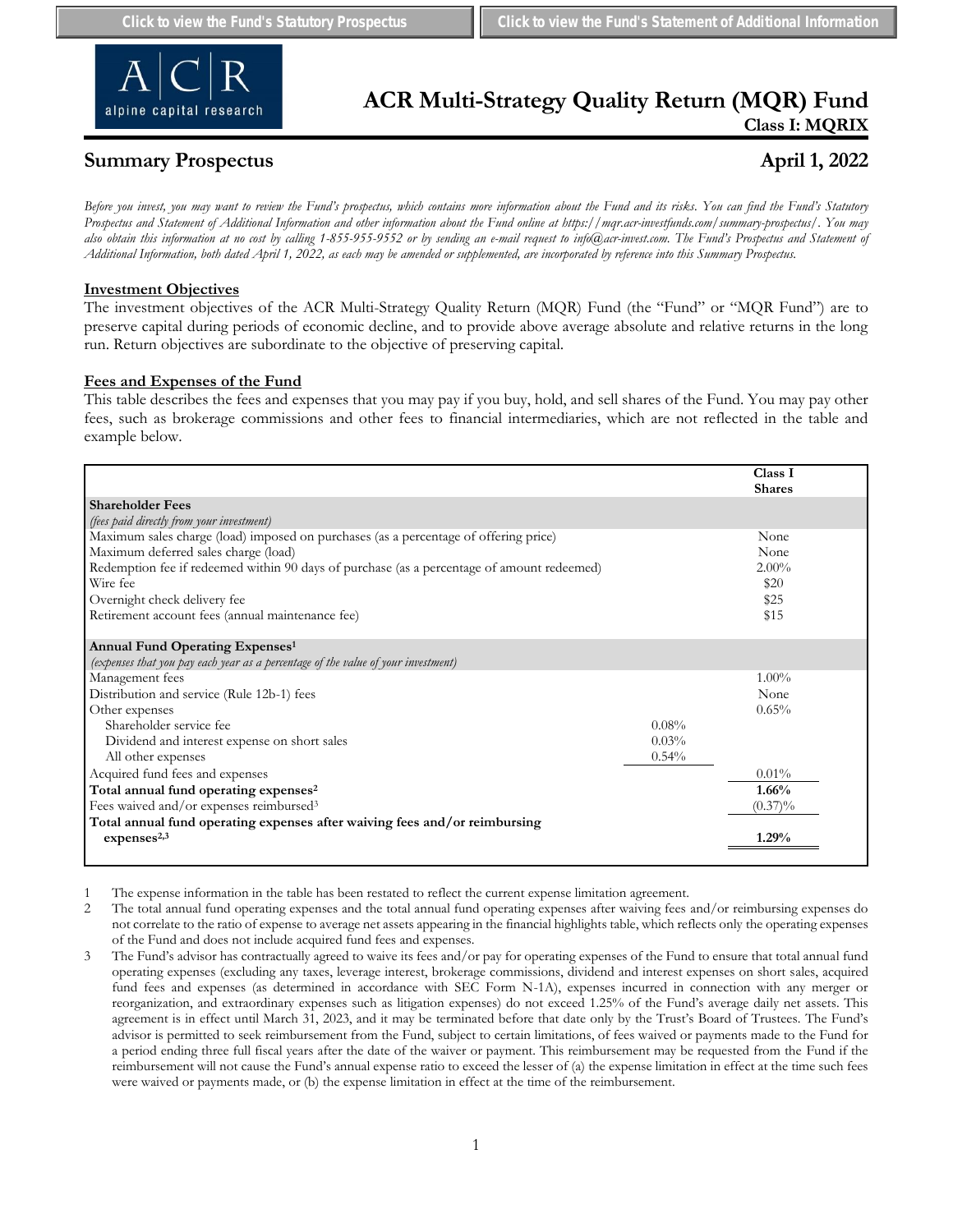# **Example**

This example is intended to help you compare the cost of investing in the Fund with the cost of investing in other mutual funds.

The example assumes that you invest \$10,000 in the Fund for the time periods indicated and then redeem all of your shares at the end of those periods. The example also assumes that your investment has a 5% return each year and that the Fund's operating expenses remain the same. The example reflects the Fund's contractual fee waiver and/or expense reimbursement only for the term of the contractual fee waiver and/or expense reimbursement.

Although your actual costs may be higher or lower, based on these assumptions your costs would be:

|                                            | Jne Year            | Three Y<br>Years | $\blacksquare$<br>$\mathbf{r}$<br><b>Five</b><br>Years | Ten<br>$ -$<br>Years |
|--------------------------------------------|---------------------|------------------|--------------------------------------------------------|----------------------|
| Class<br>$\mathbf{r}$ $\alpha$<br>1 Shares | ተብ ጥላ<br>÷<br>، ب ب | \$487            | \$867                                                  | \$1,934              |

# **Portfolio Turnover**

The Fund pays transaction costs, such as commissions, when it buys and sells securities (or "turns over" its portfolio). A higher portfolio turnover may indicate higher transaction costs and may result in higher taxes when Fund shares are held in a taxable account. These costs, which are not reflected in annual fund operating expenses or in the example, affect the Fund's performance. During the most recent fiscal year, the Fund's portfolio turnover rate was 17% of the average value of its portfolio.

# **Principal Investment Strategies**

The Fund seeks to preserve capital during periods of economic decline. In seeking to preserve capital, ACR Alpine Capital Research, LLC ("ACR Alpine Capital Research", "ACR" or the "Advisor") seeks to identify and avoid "permanent loss." The Advisor considers permanent loss to refer to two general types of economic losses through a full market cycle: (i) the impairment of the fundamental value of a security and (ii) the payment of a speculative (higher) price to acquire the fundamental value of a security. The Advisor considers the fundamental value of a security to be impaired when the earning power of an enterprise or security permanently declines, or the assets of an enterprise must be sold or written down for a loss. The Advisor considers a security's price to be speculative when it is inordinately high relative to the Advisor's estimated fundamental value of the security. In addition, the Advisor evaluates the financial condition of the enterprise or security in which the Fund invests to determine its ability to withstand difficult economic conditions.

The Fund also seeks to provide above average absolute and relative returns in the long run.

- "Above average absolute returns" means returns higher than a "fair" equity-like return (i.e. the stock market returns over a full market cycle) commensurate with the risk of investing in equities in the long run. There is no assurance the Fund will provide above average absolute returns in the long run. In seeking above average absolute returns, the Advisor assigns a required return to each of the securities it selects for investment based on the Advisor's assessment of the risk of the security. The weighted average required return of the portfolio becomes the absolute return expectation for the Fund. The Advisor then seeks to purchase each security at a discount to its estimated intrinsic value, to assure a margin of safety against a return below its assigned required absolute return expectation.
- "Above average relative returns" means returns higher than returns of an equity market benchmark in the long run. The Advisor has selected the MSCI All-Country World Index ("MSCI ACWI Index") as the Fund's benchmark because it is a broad proxy for the world equity market. In seeking above average relative returns, the Advisor engages in research to identify companies and securities which are undervalued by the securities markets.
- The Advisor defines "long run" as a period of time that includes both an up and down equity market. A down market is characterized with a peak to trough decline of 20% or greater, otherwise known as a "full market cycle". A full market cycle can be measured from a prior equity market peak to the next equity market peak. Full market cycles are usually measured in years.

Under normal circumstances, the Fund pursues its investment objectives by investing its assets in equity securities, debt securities, derivative securities, cash and cash equivalents. The Fund is not limited by security type, issuer size or geographic location, and may invest in securities of issuers in emerging markets as well as developed markets. The Advisor seeks to identify companies and securities which are undervalued by the securities markets. The Advisor estimates the intrinsic value of companies and invests in securities across the capital structure, including related derivative securities, which the Advisor believes provide an optimal combination of return and risk. In selecting securities for the Fund, the Advisor engages in an extensive search process across global markets for companies with desirable investment characteristics. The Advisor also conducts research on the financial and business characteristics of potential and current investments. The Fund may hold a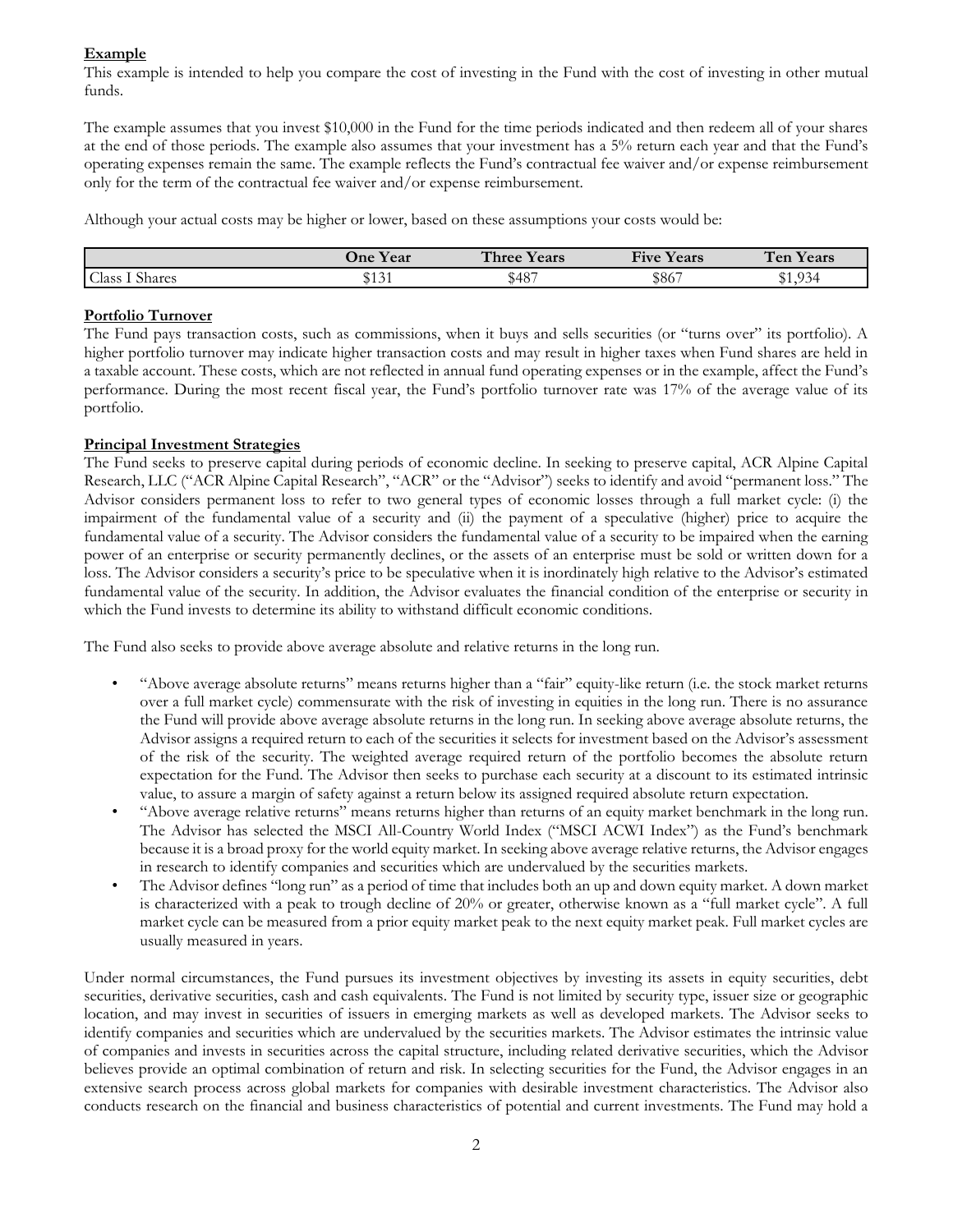significant amount in cash or cash equivalents in markets where the Advisor cannot find enough securities that meet its risk and return thresholds.

Equity securities in which the Fund may invest include common stocks, convertible securities, rights and warrants. The Fund may invest in debt securities of any maturity and credit quality and the Fund may purchase high yield securities, commonly referred to as "junk bonds", that are rated below investment grade by at least one of Moody's Investors Service, Inc. ("Moody's"), Standard & Poor's, a division of McGraw Hill Companies Inc. ("S&P") or Fitch Ratings Ltd. ("Fitch") (or if unrated, determined by the Advisor to be of comparable credit quality). The Fund's investments in high yield securities may include mezzanine securities, which are subordinated debt securities generally issued in private placements in connection with issuance of equity securities (e.g., with attached warrants). The Fund may invest in bank loans and loan participations. The Advisor may also invest in derivative securities which include, but are not limited to, futures, options, swaps (including total return swaps) and forward contracts. The Advisor may utilize derivatives to profit from expected price appreciation or depreciation of an underlying security, to generate a desired return stream, to generate incremental income, or to create a desired excess return spread over a market average yield or estimated fair return.

The Fund may also invest in other types of financing instruments such as convertible bonds and preferred stocks, American Depository Receipts, European Depository Receipts, and real estate investment trusts ("REITs"). In addition, the Advisor may use a short selling strategy for a portion of the Fund. The Fund will engage in two general types of short positions: directional and arbitrage. Directional short selling refers to selling short securities or groups of securities based on the Advisor's assessment that the prices of the securities are significantly higher than their intrinsic values. Arbitrage short selling refers to selling short securities the Advisor considers to be overpriced in combination with related long positions in securities the Advisor considers to be underpriced, seeking to profit when the prices of the two securities converge. The Advisor may also invest in arbitrage or event-related securities, using fundamental analysis of the intrinsic values of companies to seek to profit from securities it deems to be relatively mispriced due to the market under or overestimating the successful completion of corporate events, including mergers, takeovers, tender offers, leveraged buyouts, spin-offs, liquidations and other corporate reorganizations.

The Advisor emphasizes "quality" when making investment decisions for the Fund. The Advisor defines the quality of a security by the reliability of the cash flows or assets which are the basis of the security's estimated intrinsic value. The Advisor defines the quality of an investment by the price paid for the estimated intrinsic value received. The Advisor believes a quantifiable margin of safety is the hallmark of a quality investment. For equity investments, the Advisor's estimated intrinsic value of a company must be significantly greater than its price. For higher rated fixed income investments, the Advisor believes an issuer's available resources must be significantly greater than the interest and principal due the investor. For lower rated fixed income investments selling below their principal value, the Advisor believes the value of the assets backing an issue must be significantly greater than its price. For other types of investments and as a general rule, the Advisor believes the probability of achieving a return commensurate with the risk taken must be very high.

The Fund is classified as "non-diversified" under the Investment Company Act of 1940 (the "1940 Act"), which means that it may invest more of its assets in a smaller number of issuers than "diversified" funds.

#### **Principal Risks of Investing**

Risk is inherent in all investing and you could lose money by investing in the Fund. A summary description of certain principal risks of investing in the Fund is set forth below. Before you decide whether to invest in the Fund, carefully consider these risk factors associated with investing in the Fund, which may cause investors to lose money. There can be no assurance that the Fund will achieve its investment objectives.

**Market risk.** The market price of a security or instrument may decline, sometimes rapidly or unpredictably, due to general market conditions that are not specifically related to a particular company, such as real or perceived adverse economic or political conditions throughout the world, changes in the general outlook for corporate earnings, changes in interest or currency rates, or adverse investor sentiment generally. In addition, local, regional or global events such as war, acts of terrorism, the spread of infectious illness or other public health issues, or other events could have a significant impact on a security or instrument. The market value of a security or instrument also may decline because of factors that affect a particular industry or industries, such as labor shortages or increased production costs and competitive conditions within an industry.

**Equity risk.** The value of the equity securities held by the Fund may fall due to general market and economic conditions, perceptions regarding the industries in which the issuers of securities held by the Fund participate, or factors relating to specific companies in which the Fund invests.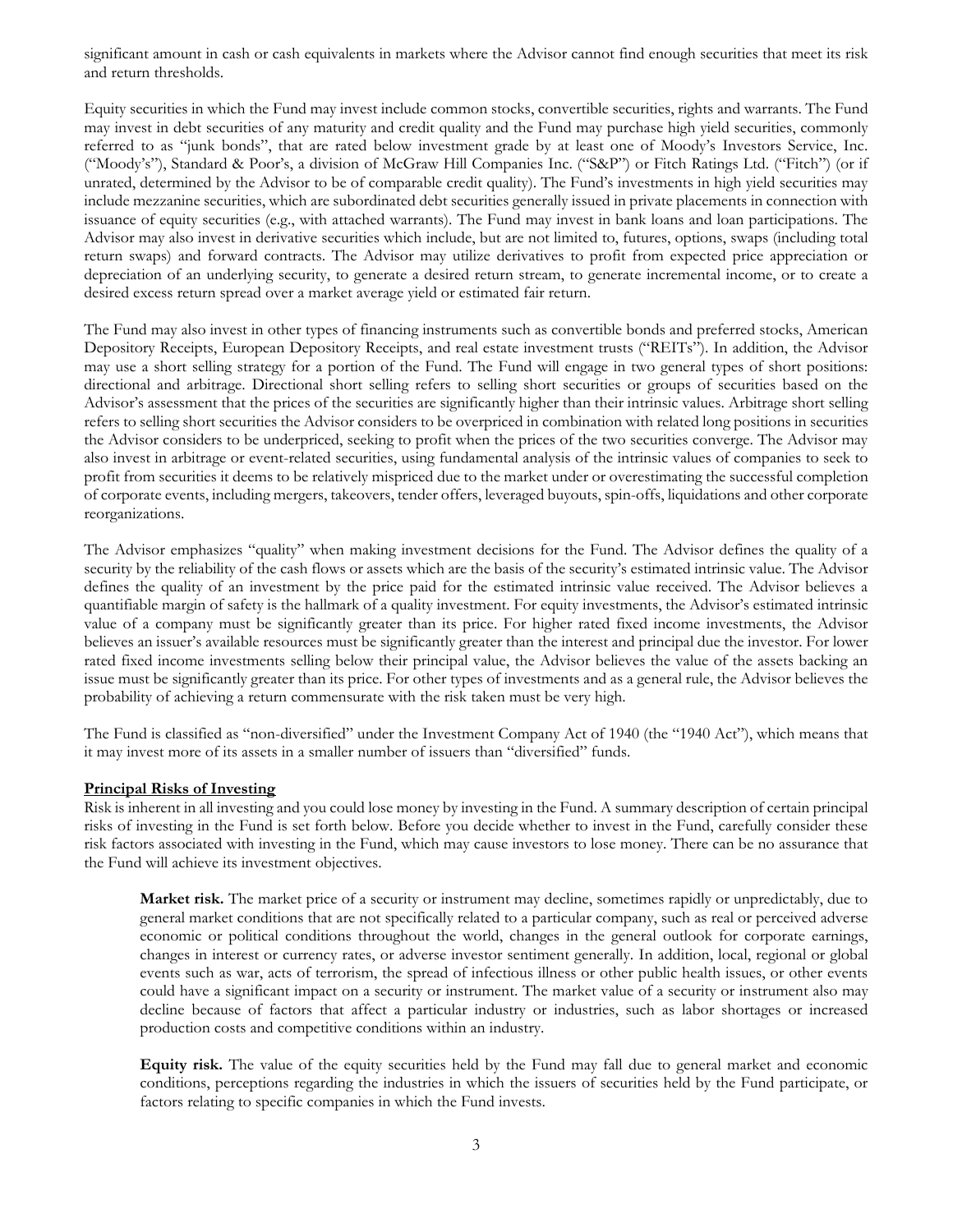Fixed income securities risk. The prices of fixed income securities respond to economic developments, particularly interest rate changes, as well as to changes in an issuer's credit rating or market perceptions about the creditworthiness of an issuer. Generally fixed income securities decrease in value if interest rates rise and increase in value if interest rates fall, and longer-term and lower rated securities are more volatile than shorter-term and higher rated securities.

**Private placements and restricted securities risk.** Private placements and other restricted securities may be considered illiquid securities. Private placements typically are subject to restrictions on resale as a matter of contract or under federal securities laws. Because there may be relatively few potential purchasers for such securities, especially under adverse market or economic conditions or in the event of adverse changes in the financial condition of the issuer, the Fund could find it more difficult to sell such securities when it may be advisable to do so or it may be able to sell such securities only at prices lower than if such securities were more widely held. The absence of a liquid trading market may also make it difficult to determine the fair value of such securities for purposes of computing the Fund's net asset value.

**Short sales risk.** In connection with a short sale of a security or other instrument, the Fund is subject to the risk that instead of declining, the price of the security or other instrument sold short will rise. If the price of the security or other instrument sold short increases between the date of the short sale and the date on which the Fund replaces the security or other instrument borrowed to make the short sale, the Fund will experience a loss, which is theoretically unlimited since there is a theoretically unlimited potential for the market price of a security or other instrument sold short to increase. Shorting options or futures may have an imperfect correlation to the assets held by the Fund and may not adequately protect against losses in or may result in greater losses for the Fund's portfolio.

Foreign investment risk. The prices of foreign securities may be more volatile than the prices of securities of U.S. issuers because of economic and social conditions abroad, political developments, and changes in the regulatory environments of foreign countries. Changes in exchange rates and interest rates, and the imposition of sanctions, confiscations, trade restrictions (including tariffs) and other government restrictions by the United States and/or other governments may adversely affect the values of the Fund's foreign investments. Foreign companies are generally subject to different legal and accounting standards than U.S. companies, and foreign financial intermediaries may be subject to less supervision and regulation than U.S. financial firms. Foreign securities include American Depository Receipts ("ADRs") and Global Depository Receipts ("GDRs"). Unsponsored ADRs and GDRs are organized independently and without the cooperation of the foreign issuer of the underlying securities, and involve additional risks because U.S. reporting requirements do not apply. In addition, the issuing bank may deduct shareholder distribution, custody, foreign currency exchange, and other fees from the payment of dividends.

**Emerging markets risk.** Many of the risks with respect to foreign investments are more pronounced for investments in issuers in developing or emerging market countries. Emerging market countries tend to have more government exchange controls, more volatile interest and currency exchange rates, less market regulation, and less developed and less stable economic, political and legal systems than those of more developed countries. There may be less publicly available and reliable information about issuers in emerging markets than is available about issuers in more developed markets. In addition, emerging market countries may experience high levels of inflation and may have less liquid securities markets and less efficient trading and settlement systems.

**Small-cap and mid-cap company risk.** The securities of small-capitalization and mid-capitalization companies may be subject to more abrupt or erratic market movements and may have lower trading volumes or more erratic trading than securities of larger, more established companies or market averages in general. In addition, such companies typically are more likely to be adversely affected than large capitalization companies by changes in earning results, business prospects, investor expectations or poor economic or market conditions.

**Management and strategy risk.** The value of your investment depends on the judgment of the Advisor about the quality, relative yield, value or market trends affecting a particular security, industry, sector or region, which may prove to be incorrect. Investment strategies employed by the Advisor in selecting investments for the Fund may not result in an increase in the value of your investment or in overall performance equal to other investments.

**Sector focus risk.** The Fund may invest a larger portion of its assets in one or more sectors than many other mutual funds, and thus will be more susceptible to negative events affecting those sectors. For example, as of November 30, 2021, 28.2% of the MQR Fund's net assets were invested in the financial sector. Performance of companies in the financial sector may be adversely impacted by many factors, including, among others: government regulation of, or related to, the sector; governmental monetary and fiscal policies; economic, business or political conditions; credit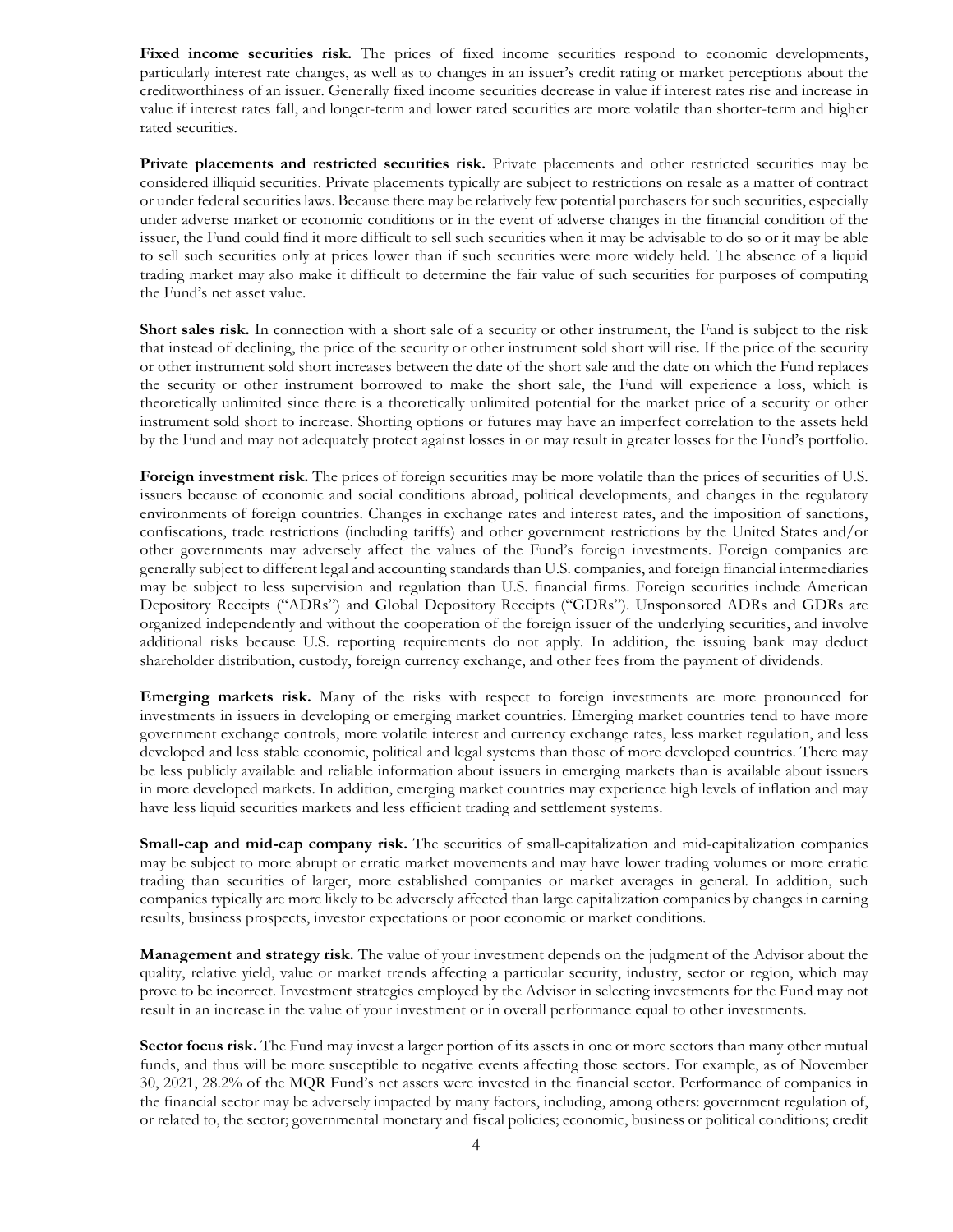rating downgrades; changes in interest rates; price competition; and decreased liquidity in credit markets. This sector has experienced significant losses and a high degree of volatility in the recent past, and the impact of more stringent capital requirements and of recent or future regulation on any individual financial company or on the sector as a whole cannot be predicted.

**Arbitrage and event-driven risk.** Employing arbitrage strategies involves the risk that anticipated opportunities do not turn out as planned, resulting in potentially reduced returns or losses to the Fund. With respect to event-driven strategies, the Advisor's evaluation of the outcome of a proposed corporate event, whether it be a merger, reorganization, regulatory issue or other event, may prove incorrect and the Fund's return on the investment may be negative. If the proposed corporate event appears likely not to be consummated, in fact is not consummated, or is delayed, the market price of the security may decline sharply, resulting in a loss to the Fund. Even if the Advisor's judgment regarding the likelihood of a specific outcome proves correct, the expected event may be delayed or completed on terms other than those originally proposed, which may cause the Fund to lose money or fail to achieve a desired rate of return. These risks may be realized for a variety of reasons, such as the inability to finance a transaction, lack of regulatory approval from state, federal or international agencies or failure of shareholders to approve a transaction.

**Preferred stock risk.** Preferred stock represents an equity interest in a company that generally entitles the holder to receive, in preference to the holders of other stocks such as common stock, dividends and a fixed share of the proceeds resulting from a liquidation of the company. The market value of preferred stock is subject to companyspecific and market risks applicable generally to equity securities and is also sensitive to changes in the company's creditworthiness, the ability of the company to make payments on the preferred stock, and changes in interest rates, typically declining in value if interest rates rise.

**Currency risk.** The values of investments in securities denominated in foreign currencies increase or decrease as the rates of exchange between those currencies and the U.S. dollar change. Currency conversion costs and currency fluctuations could erase investment gains or add to investment losses. Currency exchange rates can be volatile and are affected by factors such as general economic conditions, the actions of the United States and foreign governments or central banks, the imposition of currency controls, and speculation.

**Valuation risk.** The sales price the Fund could receive for any particular portfolio investment may differ from the Fund's valuation of the investment, particularly for securities that trade in thin or volatile markets or that are valued by the Fund using a fair value methodology. Investors who purchase or redeem Fund shares on days when the Fund is holding fair-valued securities may receive fewer or more shares or lower or higher redemption proceeds than they would have received if the Fund had not fair-valued the security or had used a different valuation methodology.

**Derivatives risk.** Derivatives include instruments and contracts that are based on and valued in relation to one or more underlying securities, financial benchmarks, indices, or other reference obligations or measures of value. Major types of derivatives include futures, options, swaps and forward contracts. Using derivatives exposes the Fund to additional or heightened risks, including leverage risk, liquidity risk, valuation risk, market risk, counterparty risk, and credit risk. Derivatives transactions can be highly illiquid and difficult to unwind or value, they can increase Fund volatility, and changes in the value of a derivative held by the Fund may not correlate with the value of the underlying instrument or the Fund's other investments. Many of the risks applicable to trading the instruments underlying derivatives are also applicable to derivatives trading. However, derivatives are subject to additional risks, such as operational risk, including settlement issues, and legal risk, including that underlying documentation is incomplete or ambiguous. For derivatives that are required to be cleared by a regulated clearinghouse, other risks may arise from the Fund's relationship with a brokerage firm through which it submits derivatives trades for clearing, including in some cases from other clearing customers of the brokerage firm.

**High yield ("junk") bond risk.** High yield bonds are debt securities rated below investment grade (often called "junk bonds"). Junk bonds are speculative, involve greater risks of default, downgrade, or price declines and are more volatile and tend to be less liquid than investment-grade securities. Companies issuing high yield bonds are less financially strong, are more likely to encounter financial difficulties, and are more vulnerable to adverse market events and negative sentiments than companies with higher credit ratings.

**Liquidity risk.** The Fund may not be able to sell some or all of the investments that it holds due to a lack of demand in the marketplace or other factors such as market turmoil, or if the Fund is forced to sell an illiquid asset to meet redemption requests or other cash needs it may only be able to sell those investments at a loss. In addition, the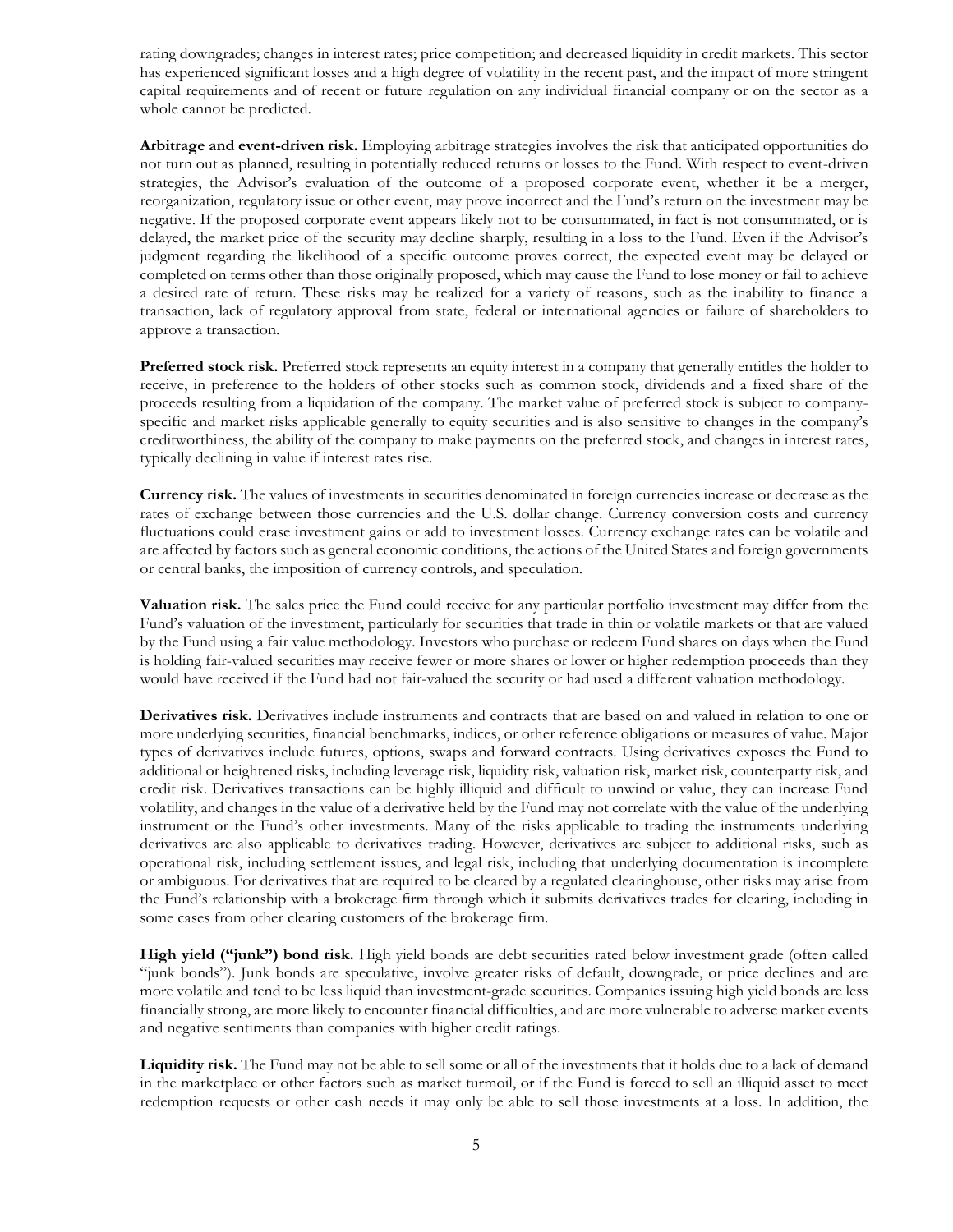reduction in dealer market-making capacity in the fixed income markets that has occurred in recent years has the potential to decrease the liquidity of the Fund's investments. Illiquid assets may also be difficult to value.

**COVID-19 related market events.** The pandemic of the novel coronavirus respiratory disease designated COVID-19 has resulted in extreme volatility in the financial markets, a domestic and global economic downturn, severe losses, particularly to some sectors of the economy and individual issuers, and reduced liquidity of many instruments. There have also been significant disruptions to business operations, including business closures; strained healthcare systems; disruptions to supply chains and employee availability; large fluctuations in consumer demand; and widespread uncertainty regarding the duration and long-term effects of the pandemic. The pandemic may result in domestic and foreign political and social instability, damage to diplomatic and international trade relations, and continued volatility and/or decreased liquidity in the securities markets. Some interest rates are very low and in some cases yields are negative. Governments and central banks, including the Federal Reserve in the United States, are taking extraordinary and unprecedented actions to support local and global economies and the financial markets. This and other government intervention into the economy and financial markets to address the pandemic may not work as intended, particularly if the efforts are perceived by investors as being unlikely to achieve the desired results. Rates of inflation have also recently risen, which could adversely affect economies and markets. In addition, the COVID-19 pandemic, and measures taken to mitigate its effects, could result in disruptions to the services provided to the Fund by its service providers. Other market events like the COVID-19 pandemic may cause similar disruptions and effects.

**Real estate investment trust (REIT) risk.** The Fund's investment in REITs will subject the Fund to risks similar to those associated with direct ownership of real estate, including losses from casualty or condemnation, and changes in local and general economic conditions, supply and demand, interest rates, zoning laws, regulatory limitations on rents, property taxes and operating expenses.

**Bank loans and loan participations risk.** Bank loans and loan participations are subject to credit risk, including the risk of nonpayment of principal or interest. Also, substantial increases in interest rates may cause an increase in loan defaults. Although the loans may be fully collateralized at the time of acquisition, the collateral may decline in value, be relatively illiquid, or lose all or substantially all of its value subsequent to investment. In addition, in the event an agent bank becomes insolvent, a bank loan could be subject to settlement risks or administrative disruptions that could adversely affect the Fund's investment. It may also be difficult to obtain reliable information about a bank loan or loan participation.

Many loans are relatively illiquid or subject to restrictions on resale and may be difficult to value, which will have an adverse impact on the Fund's ability to dispose of particular bank loans or loan participations when necessary to meet redemption requests or liquidity needs, or to respond to a specific economic event, such as deterioration in the creditworthiness of the borrower. Bank loans may also be subject to extension risk and prepayment risk.

**Convertible securities risk.** Convertible securities are subject to market and interest rate risk and credit risk. When the market price of the equity security underlying a convertible security decreases the convertible security tends to trade on the basis of its yield and other fixed income characteristics, and is more susceptible to credit and interest rate risks. When the market price of such equity security rises, the convertible security tends to trade on the basis of its equity conversion features and be more exposed to market risk. Convertible securities are typically issued by smaller capitalized companies with stock prices that may be more volatile than those of other companies.

**Mezzanine securities risk.** Mezzanine securities or mezzanine loans generally are rated below investment grade, and frequently are unrated. Mezzanine investments may be issued with or without registration rights. Mezzanine investments are usually unsecured and subordinate to other obligations of the issuer. Because mezzanine loans typically are the most subordinated debt obligation in an issuer's capital structure, they are subject to the additional risk that the cash flow of the related borrower and any property securing the loan may be insufficient to repay the loan after the related borrower pays off any senior obligations. Mezzanine loans, which are usually issued in private placement transactions, may be considered illiquid. In addition, they are often used by smaller companies that may be highly leveraged, and in turn may be subject to a higher risk of default. Investment in mezzanine loans is a specialized practice that depends more heavily on independent credit analysis than investments in other fixed-income securities.

**Non-diversification risk.** The Fund is classified as "non-diversified," which means the Fund may invest a larger percentage of its assets in the securities of a smaller number of issuers than a diversified fund. Investment in securities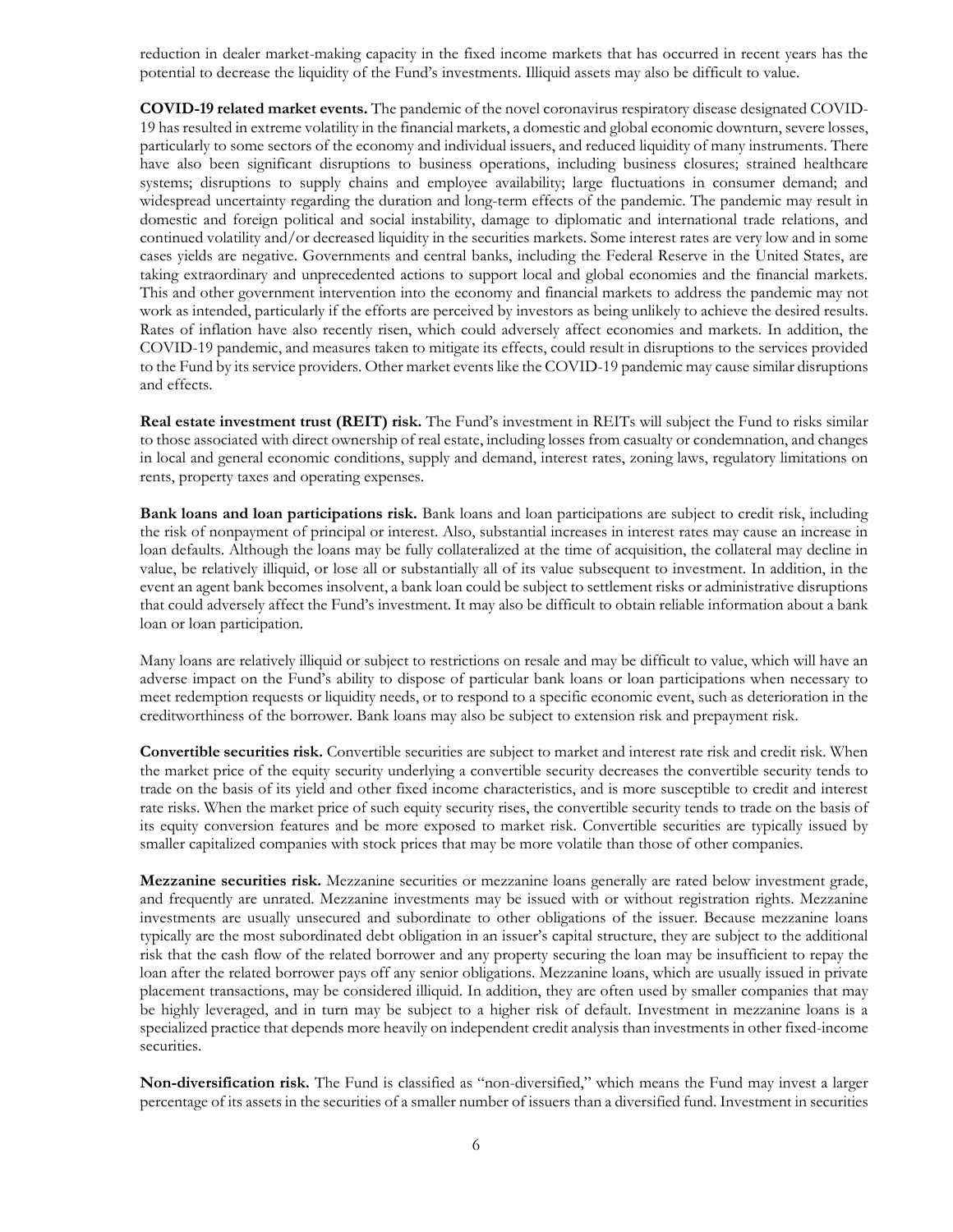of a limited number of issuers exposes the Fund to greater market risk and potential losses than if its assets were diversified among the securities of a greater number of issuers.

**Value-oriented investment strategies risk.** Value stocks are those that are believed to be undervalued in comparison to their peers due to adverse business developments or other factors. Value investing is subject to the risk that the market will not recognize a security's inherent value for a long time or at all, or that a stock judged to be undervalued may actually be appropriately priced or overvalued. In addition, during some periods (which may be extensive) value stocks generally may be out of favor in the markets. Therefore, the Fund is most suitable for longterm investors who are willing to hold their shares for extended periods of time through market fluctuations and the accompanying changes in share prices.

**Warrants and rights risk.** Warrants and rights may lack a liquid secondary market for resale. The prices of warrants and rights may fluctuate as a result of speculation or other factors. Warrants and rights can provide a greater potential for profit or loss than an equivalent investment in the underlying security. Prices of warrants and rights do not necessarily move in tandem with the prices of their underlying securities and are highly volatile and speculative investments. If a warrant or right expires without being exercised, the Fund will lose any amount paid for the warrant or right.

**Cybersecurity risk.** Cybersecurity incidents may allow an unauthorized party to gain access to Fund assets, customer data (including private shareholder information), or proprietary information, or cause the Fund, the Advisor, and/or other service providers (including custodians, sub-custodians, transfer agents and financial intermediaries) to suffer data breaches, data corruption or loss of operational functionality. In an extreme case, a shareholder's ability to exchange or redeem Fund shares may be affected. Issuers of securities in which the Fund invests are also subject to cybersecurity risks, and the value of those securities could decline if the issuers experience cybersecurity incidents.

**IPO risk.** The market value of IPO shares will fluctuate considerably due to factors such as the absence of a prior public market, unseasoned trading, the small number of shares available for trading and limited information about the issuer. The purchase of IPO shares may involve high transaction costs. IPO shares are subject to market risk and liquidity risk.

# **Performance**

The bar chart and table below provide some indication of the risks of investing in the Fund by showing changes in the Fund's performance from year to year for Class I shares and by showing how the average annual total returns of the Fund compare with the average annual total returns of a broad-based market index. Updated performance information is available at the Fund's website, [www.acr-investfunds.com,](http://www.acr-investfunds.com/) or by calling the Fund at 1-855-955-9552. The Fund's past performance, before and after taxes, is not necessarily an indication of how the Fund will perform in the future.

# **Calendar-Year Total Return (before taxes) for Class I Shares**

For each calendar year at NAV



| <b>Class I Shares</b>                  |             |                          |
|----------------------------------------|-------------|--------------------------|
| Highest Calendar Quarter Return at NAV | $27.39\%$   | Quarter Ended 12/31/2020 |
| Lowest Calendar Quarter Return at NAV  | $(30.16)\%$ | Quarter Ended 03/31/2020 |